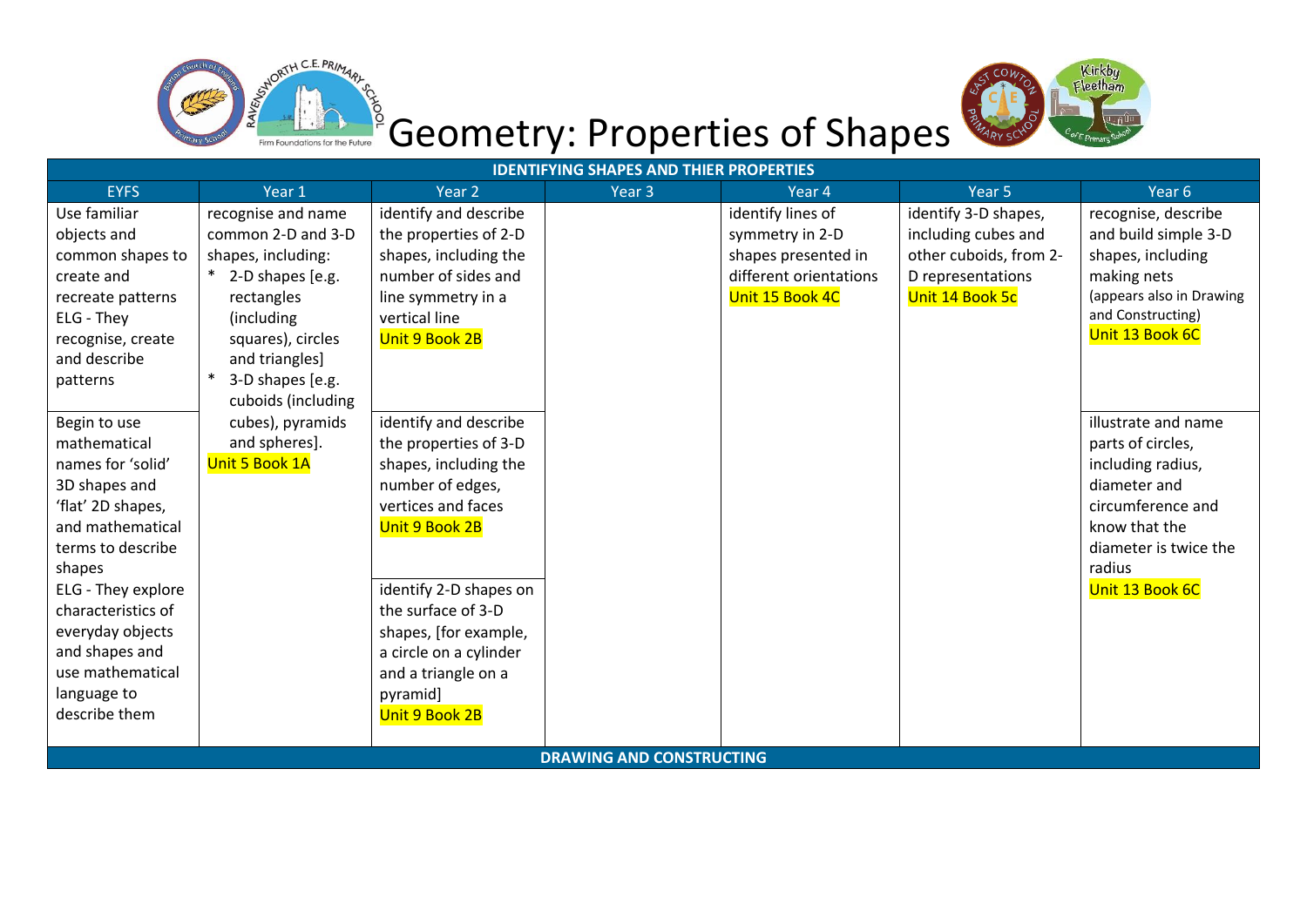



## Geometry: Properties of Shapes

| Use familiar<br>objects and<br>common shapes to<br>create and<br>recreate patterns<br>and build models                                     |                  |                                                                                            | draw 2-D shapes and<br>make 3-D shapes using<br>modelling materials;<br>recognise 3-D shapes<br>in different<br>orientations and<br>describe them<br><b>Unit 123C</b> |        | complete a simple<br>symmetric figure with<br>respect to a specific<br>line of symmetry<br>Unit 15 Book 4C                                     |                   | draw given angles, and<br>measure them in<br>degrees $\binom{0}{1}$<br>Unit 13 Book 5C                                                                                                                                                                                       | draw 2-D shapes using<br>given dimensions and<br>angles<br>Unit 13 Book 6C<br>recognise, describe<br>and build simple 3-D<br>shapes, including<br>making nets (appears<br>also in Identifying Shapes<br>and Their Properties)<br>Unit 13 Book 6C |  |
|--------------------------------------------------------------------------------------------------------------------------------------------|------------------|--------------------------------------------------------------------------------------------|-----------------------------------------------------------------------------------------------------------------------------------------------------------------------|--------|------------------------------------------------------------------------------------------------------------------------------------------------|-------------------|------------------------------------------------------------------------------------------------------------------------------------------------------------------------------------------------------------------------------------------------------------------------------|--------------------------------------------------------------------------------------------------------------------------------------------------------------------------------------------------------------------------------------------------|--|
| <b>COMPARING AND CLASSIFYING</b>                                                                                                           |                  |                                                                                            |                                                                                                                                                                       |        |                                                                                                                                                |                   |                                                                                                                                                                                                                                                                              |                                                                                                                                                                                                                                                  |  |
| <b>EYFS</b>                                                                                                                                | Year 2<br>Year 1 |                                                                                            | Year 3                                                                                                                                                                | Year 4 |                                                                                                                                                | Year <sub>5</sub> |                                                                                                                                                                                                                                                                              | Year 6                                                                                                                                                                                                                                           |  |
| Begin to use<br>mathematical<br>names for 'solid'<br>3D shapes and<br>'flat' 2D shapes,<br>and mathematical<br>terms to describe<br>shapes |                  | compare and sort<br>common 2-D and<br>3-D shapes and<br>everyday objects<br>Unit 9 Book 2B |                                                                                                                                                                       | sizes  | compare and classify<br>geometric shapes,<br>including<br>quadrilaterals and<br>triangles, based on<br>their properties and<br>Unit 15 Book 4C |                   | use the properties of<br>rectangles to deduce related<br>facts and find missing lengths<br>and angles<br>Unit 6 Book 5A<br>Unit 13 Book 5C<br>distinguish between regular<br>and irregular polygons based<br>on reasoning about equal<br>sides and angles<br>Unit 14 Book 5C | compare and classify<br>geometric shapes<br>based on their<br>properties and sizes<br>and find unknown<br>angles in any triangles,<br>quadrilaterals, and<br>regular polygons<br>Unit 13 Book 6C                                                 |  |
| <b>ANGLES</b>                                                                                                                              |                  |                                                                                            |                                                                                                                                                                       |        |                                                                                                                                                |                   |                                                                                                                                                                                                                                                                              |                                                                                                                                                                                                                                                  |  |
| Describe their<br>relative position<br>such as 'behind' or                                                                                 |                  |                                                                                            | recognise angles as a<br>property of shape or a<br>description of a turn                                                                                              |        |                                                                                                                                                |                   | know angles are measured in<br>degrees: estimate and<br>compare acute, obtuse and                                                                                                                                                                                            |                                                                                                                                                                                                                                                  |  |